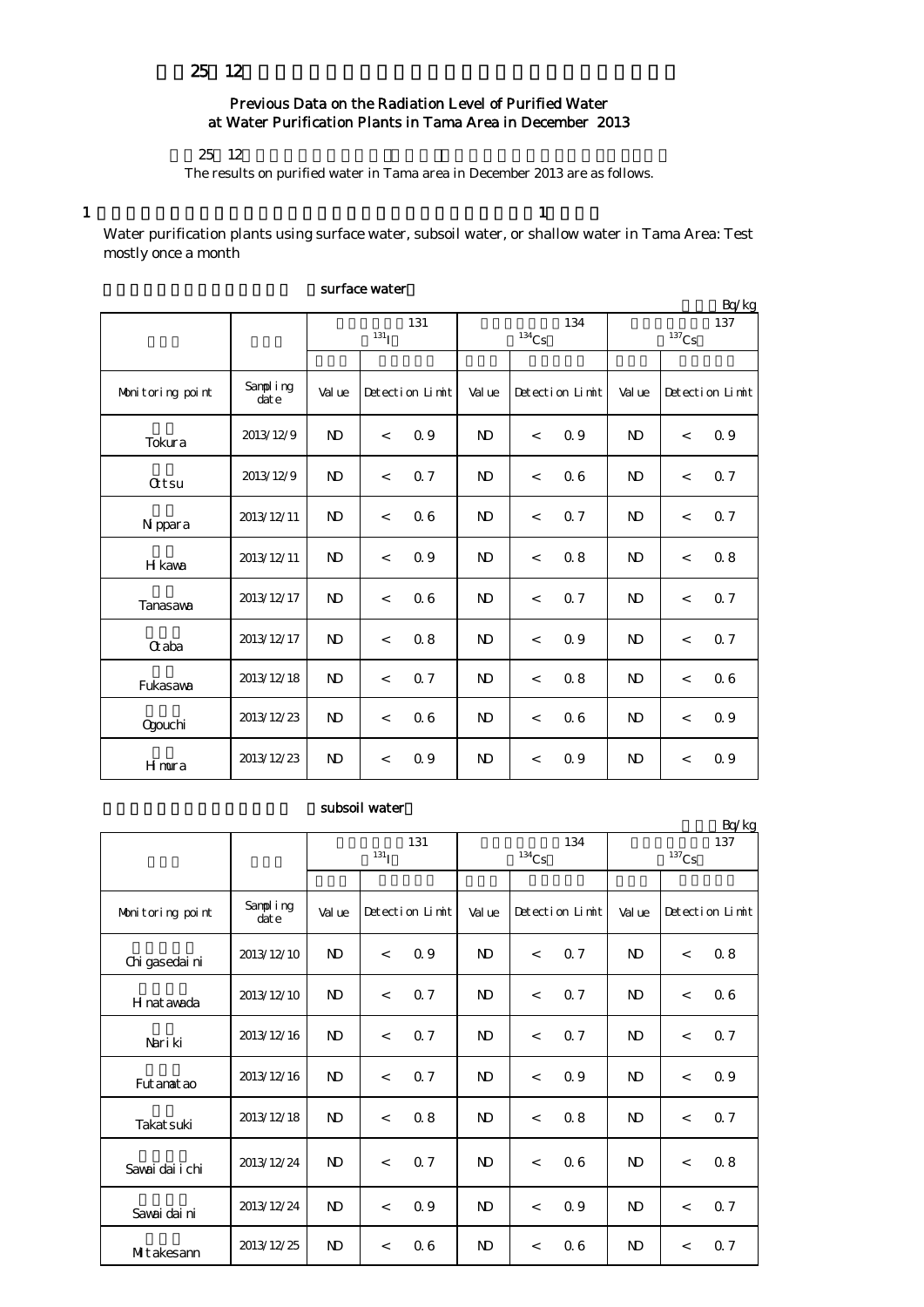# $\boldsymbol{\mathrm{shallow}}$  well

|                  |                  |                   |                 |     |                |                     |     |                     |                 | Bq/kg |  |
|------------------|------------------|-------------------|-----------------|-----|----------------|---------------------|-----|---------------------|-----------------|-------|--|
|                  |                  | 131<br>$^{131}$ I |                 |     |                |                     | 134 | 137                 |                 |       |  |
|                  |                  |                   |                 |     |                | $^{134}\mathrm{Cs}$ |     | $^{137}\mathrm{Cs}$ |                 |       |  |
|                  |                  |                   |                 |     |                |                     |     |                     |                 |       |  |
| Monitoring point | Sampling<br>date | Val ue            | Detection Limit |     | Val ue         | Detection Limit     |     | Val ue              | Detection Limit |       |  |
| Sugi nami        | 2013/12/5        | ND                | $\lt$           | 06  | N <sub>D</sub> | $\lt$               | 0.7 | ND.                 | $\,<\,$         | 0.7   |  |
| kamiisihara      | 2013/12/12       | N <sub>D</sub>    | $\lt$           | 0.9 | N <sub>D</sub> | $\lt$               | 0.8 | ND.                 | $\lt$           | Q 7   |  |
| Kaniyot sugi     | 2013/12/25       | ND.               | $\lt$           | 0.9 | N <sub>D</sub> | $\lt$               | 0.9 | ND.                 | $\lt$           | Q 7   |  |

### $2 \t 3 \t 1$

Source water in taken form deep well: Test mostly once a month

|                     | Boarde water in taken form acep went fest mostry once a month |                |                          |     |              |                          |     |              |                          | Bq/kg |
|---------------------|---------------------------------------------------------------|----------------|--------------------------|-----|--------------|--------------------------|-----|--------------|--------------------------|-------|
|                     |                                                               |                | 131 <sub>I</sub>         | 131 |              | $134$ Cs                 | 134 |              | 137                      |       |
|                     |                                                               |                |                          |     |              |                          |     |              |                          |       |
| Monitoring point    | Sampling<br>dat e                                             | Val ue         | Detection Limit          |     | Val ue       | Detection Limit          |     | Val ue       | Detection Limit          |       |
| Shi basaki          | 2013/12/9                                                     | N <sub>D</sub> | $\overline{\phantom{a}}$ | 0.8 | $\mathbf{D}$ | $\overline{\phantom{a}}$ | 0.8 | $\mathbf{D}$ | $\,<\,$                  | 0.8   |
| Fuchuminamicho      | 2013/12/10                                                    | N <sub>D</sub> | $\,<$                    | 0.8 | $\mathbf{D}$ | $\,<\,$                  | 0.8 | $\mathbf{D}$ | $\,<\,$                  | 06    |
| I zunii honcho      | 2013/12/11                                                    | N <sub>D</sub> | $\lt$                    | 0.8 | $\mathbf{D}$ | $\overline{\phantom{a}}$ | 0.9 | $\mathbf{D}$ | $\overline{\phantom{a}}$ | 0.7   |
| Sakahana            | 2013/12/12                                                    | $\mathbf{N}$   | $\,<$                    | 0.7 | $\mathbf{N}$ | $\,<\,$                  | 0.8 | $\mathbf{D}$ | $\,<\,$                  | 0.7   |
| <b>Vakanatsu</b>    | 2013/12/16                                                    | $\mathbf{D}$   | $\,<$                    | 0.8 | $\mathbf{D}$ | $\,<\,$                  | 0.8 | $\mathbf{D}$ | $\,<\,$                  | 0.7   |
| Sakuragaoka         | 2013/12/17                                                    | N <sub>D</sub> | $\,<$                    | 0.8 | $\mathbf{D}$ | $\overline{\phantom{a}}$ | 0.9 | $\mathbf{D}$ | $\,<\,$                  | 0.7   |
| Minamidaira         | 2013/12/18                                                    | $\mathbf{D}$   | $\,<$                    | 0.8 | $\mathbf{D}$ | $\,<\,$                  | 0.8 | $\mathbf{D}$ | $\,<\,$                  | 0.8   |
| Shi bakubo          | 2013/12/19                                                    | N <sub>D</sub> | $\,<$                    | 06  | $\mathbf{D}$ | $\,<\,$                  | 0.7 | $\mathbf{D}$ | $\,<\,$                  | 0.8   |
| Hyacho              | 2013/12/19                                                    | N <sub>D</sub> | $\,<$                    | 0.8 | $\mathbf{D}$ | $\overline{\phantom{a}}$ | 0.7 | $\mathbf{D}$ | $\overline{\phantom{a}}$ | 0.8   |
| N shi tokyosakaecho | 2013/12/23                                                    | N <sub>D</sub> | $\,<$                    | 0.8 | $\mathbf{N}$ | $\,<\,$                  | 0.7 | $\mathbf{N}$ | $\,<\,$                  | 0.8   |
| Sai wai nachi       | 2013/12/24                                                    | N <sub>D</sub> | $\,<\,$                  | 0.9 | $\mathbf{D}$ | $\,<\,$                  | 0.8 | $\mathbf{N}$ | $\,<\,$                  | 0.7   |
| Senkava             | 2013/12/25                                                    | N <sub>D</sub> | $\lt$                    | 0.7 | $\mathbf{D}$ | $\overline{\phantom{a}}$ | 0.8 | $\mathbf{D}$ | $\overline{\phantom{a}}$ | 0.8   |